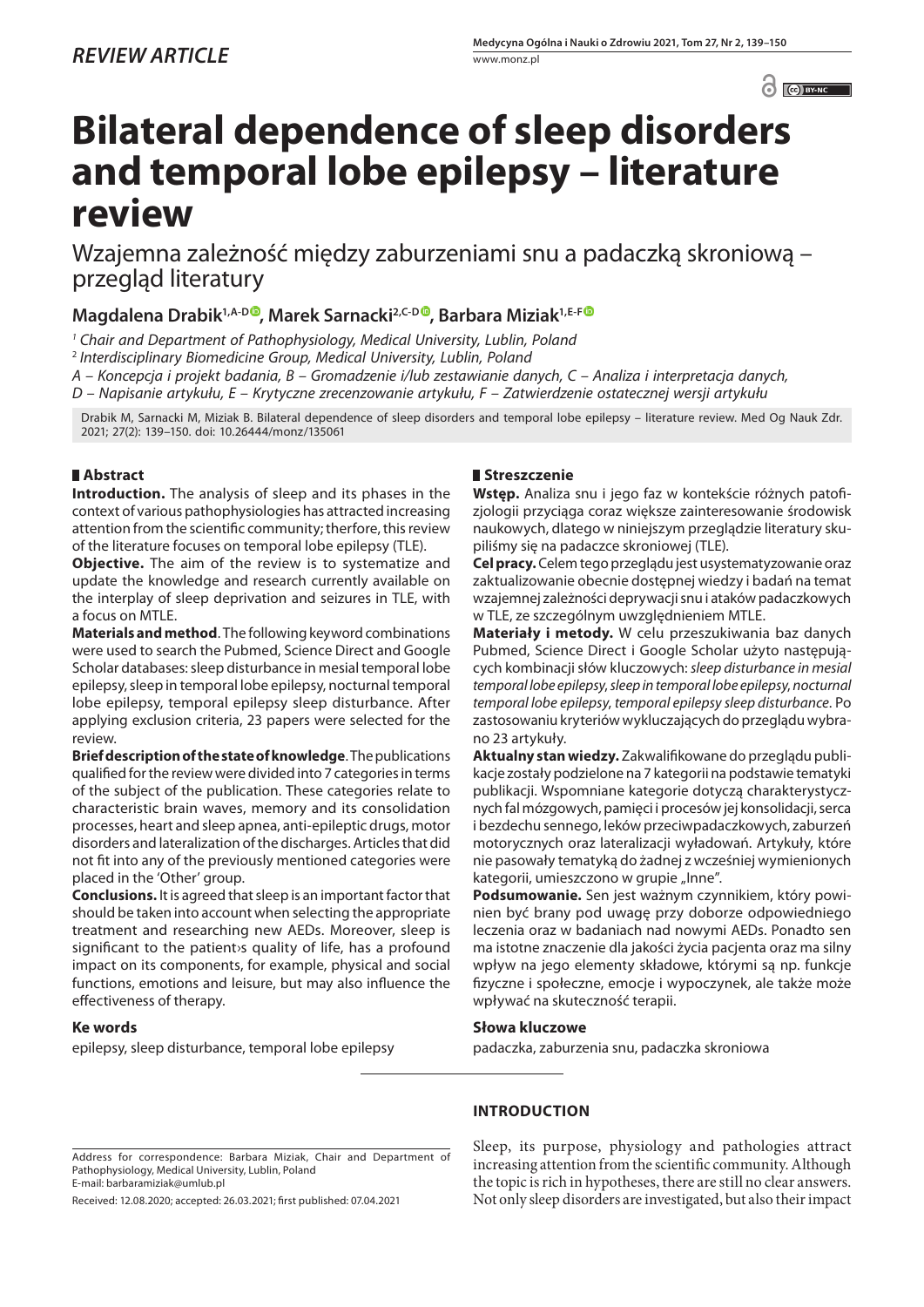on specific disease entities and their cause-and-effect course. Epilepsy is one of the conditions that have been proven to be associated with sleep [1, 2, 3, 4, 5].

Epilepsy is a common neurological disease and it is estimated that it affects 1% of the world›s population [6]. Its pathophysiology and treatment influence mental health, cognitive and behavioural abilities [7]. Although the incidence of epilepsy is differentiated in terms of demographics, the advantage of focal seizures over generalized seizures has been established both in the group of adults and children [8]. Among focal epilepsy, the most common is temporal lobe epilepsy (TLE) which, unfortunately, is also one of the most resistant epilepsy types [9, 10, 11]. There are two types of TLE: middle and lateral. Middle TLE (mesial temporal lobe epilepsy, MTLE) occurs in the vast majority.

The etiology of TLE is very complex and includes, i.a., brain damage, infections and febrile seizures, as well as idiopathic origin. So far, no genes that could be responsible for it have been identified [12, 13]. One of the main causes of TLE may also be hippocampal sclerosis (HS), which also predisposes to the development of mental diseases such as schizophrenia [14]. The hippocampus makes up the largest part of the middle temporal lobe. Post-mortem examination of the brain of people with TLE shows the presence of markers suggesting the excessive activity of this structure, which leads to its atrophy [14]. In this case, particular attention is paid to the ectopic mossy fibres and cavity cell loss [13]. The mossy fibers form the connection between the dentate gyrus and CA3, and their purpose is to regulate the activity of the hippocampus. It is suspected that their increased proliferation and inappropriate location cause excessive stimulation, and thus lead to the development of epilepsy [14]. On the other hand, a decrease in the number of interneuron cavity cells may result in a loss of balance between excitation and inhibition [13]. There are more factors involved in the pathomechanism of HS and a simplified picture of this pathology is presented here. Moreover, it has been suggested that the characteristic symptoms of TLE, such as the feeling of fear, aura or dreamy states, are caused by disturbances in the amygdala, namely its diminution or hardening (as in the case of the hippocampus), as well as a change in the number of receptors [12].

It is estimated that 20–30% of people suffering from epilepsy do not respond to drug treatment. The alternative is therefore non-pharmacological treatment, which is dominated by surgery which usually consists in locating the source of the discharge and removing it [15, 16]. In the case of TLE, the precise location and early treatment can not only reduce the number of seizures, but also stop them or improve some vital functions of the patient [17, 18, 19]. Of course, it should also be taken into account that the success of the procedure is influenced by many factors, such as age or lateralisation of discharges (and also the one concerning children) [20]. However, the conducted studies are inconsistent with regard to the impact of surgical treatment on the architecture of sleep, and thus its quality [21, 22].

It has been observed that people with epilepsy more often suffer from sleep disorders and related diseases, such as obstructive sleep apnea [23, 24]. Among the most frequently mentioned types of epilepsy that have a significant impact on sleep, frontal lobe epilepsy (FLE), TLE and childhood or adolescent epilepsy can be distinguished [25]. Although nocturnal epileptic seizures occur more frequently in FLE,

it has been noticed that in the case of TLE there is a greater disturbance of sleep architecture [26]. It is believed that the circadian rhythm and the length of each sleep phase influence when an attack is likely to occur. Research has confirmed that TLE seizures most often occur in the morning and late afternoon with a characteristic aura and subsequent forgetfulness of the attack [25]. It has also been observed that nocturnal seizures usually appear in the NREM phase, which is characterized by hyper-synchronization of brain waves [25, 27]. In the case of nocturnal TLE seizures, phase 1 of sleep is prolonged and the duration of the REM phase significantly decreases and sleep efficiency decreases [27]. However, the more frequent seizures during the day are preceded by a decrease in the duration of the REM phase [26, 27].

Another factor influencing the quality and quantity of sleep is anti-epileptic drugs (AEDs), and their effect differs depending on the patient [25, 28, 29]. What is certain, however, is that seizures affect the amount and quality of sleep, and sleep affects the frequency of seizures. On the other hand, this dependence is often mediated by illnesses accompanying these diseases.

#### **OBJECTIVE**

The aim of the review is to systematize and update the knowledge and research currently available on the interplay between sleep deprivation and seizures in TLE, with a focus on MTLE. This will allow for a better understanding of the subject and more detailed research, thus identifying potential research goals. Characterizing the relationship between epilepsy, sleep, and wakefulness can be very important in properly diagnosing the type of epilepsy, and in determining the prognosis and selecting the appropriate treatment.

#### **MATERIALS AND METHOD**

In preparing the literature review, the following key word combinations were used: sleep disturbance in mesial temporal lobe epilepsy, sleep in temporal lobe epilepsy; nocturnal temporal lobe epilepsy, and temporal epilepsy sleep disturbance. For this purpose, Pubmed, Science Direct and Google Scholar databases were searched. The exclusion criteria were: studies from before 2015, conference materials, reviews, meta-analyses and case reports, as well as research works in a language other than Polish and English, or with a study group of less than 10 people, and tests on animals. Based on the adopted criteria and combinations of key words, 23 studies were qualified for the review (Tab. 1).

#### **BRIEF DESCRIPTION OF THE STATE OF KNOWLEDGE**

**Characteristic discharges.** Research by Del Felice et al. [30], Nayak et al. [31], Giorgi et al. [32] focuses on the analysis of interictal epileptiform discharges (IEDs). This characteristic brain activity, which differs from that during an epileptic seizure, is due to different mechanisms activated by specific ligands [33]. Registering IEDs and their assessment is sometimes a difficult task due to technical limitations, and their clinical usefulness is often questioned; nevertheless, it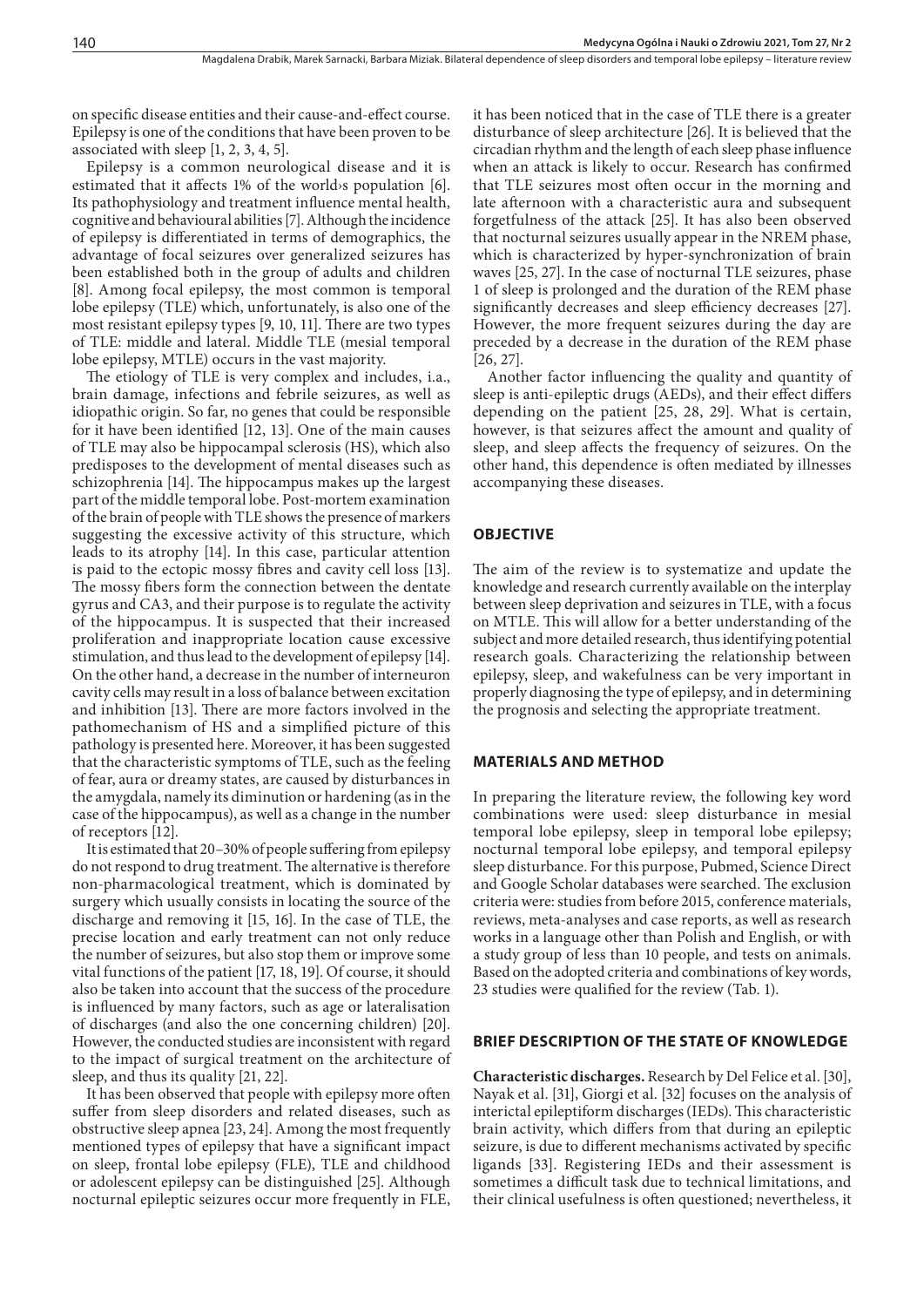Magdalena Drabik, Marek Sarnacki, Barbara Miziak. Bilateral dependence of sleep disorders and temporal lobe epilepsy - literature review

#### **Table 1.** Presentation of the publications included in the review based on their subject matter, group size and rating

| Category                            | Group size                              | Conclusions                                                                                                                                                                                                                | Authors, year                      |
|-------------------------------------|-----------------------------------------|----------------------------------------------------------------------------------------------------------------------------------------------------------------------------------------------------------------------------|------------------------------------|
| Characteristic<br>discharges        | 12                                      | Sleep reduces cortical interactions and increases the spread of IEDs.<br>The pattern of spread of IEDs is characteristic of MTLE and neocortical TLE.                                                                      | Del Felice et al., 2015 [30]       |
| Characteristic<br>discharges        | 140<br>(40 with TLE)                    | The appearance of IEDs depends on the level of synchronization of each sleep<br>phase.<br>AEDs delay the occurrence of IEDs by desynchronizing                                                                             | Nayak et al., 2018 [31]            |
| Characteristic<br>discharges        | 13                                      | sleep after prior deprivation is more unstable, and more general IEDs occur in the<br>NREM phase                                                                                                                           | Giorgi et al., 2017 [32]           |
| <b>Characteristic</b><br>discharges | 140<br>(40 with TLE)                    | Excessive synchronization of brain waves in epilepsy during sleep promotes<br>neuronal depolarization.                                                                                                                     | Nayak et al., 2018 [36]            |
| Memory                              | 25<br>(16 with TLE)                     | People with TLE are more likely to be depressed<br>IEDs and hippocampal sclerosis can delay the onset of the REM phase and thus<br>shorten the SWS phase, which adversely affects memory                                   | Miller et al., 2016 [38]           |
| Memory                              | 25<br>(16 with TLE)                     | SWS as an important factor in the study of memory and learning processes.<br>Treatment of sleep disorders can improve the health of patients with epilepsy.                                                                | van Schalkwijk et al., 2018 [39]   |
| Memory                              | 71                                      | There was no correlation between the perceived sleepiness and cognitive abilities<br>in people with TLE and hippocampal sclerosis.                                                                                         | Vascouto et al., 2018 [40]         |
| Memory                              | 22<br>(11 with TLE)                     | SWS does not affect the memory consolidation process in children.<br>Negative correlation of IEDs and consolidation processes.<br>Sleep plays a compensatory role in children is consolidation processes,                  | Chan et al., 2017 [41]             |
| Heart reactivity and<br>sleep apnea | 50 (4 groups with 10<br>people in each) | In TLE, a motor episode occurs earlier and lasts longer, compared to parasomnia.<br>TLE awakenings are caused less often by external factors<br>The lowest RRI values in people with TLE compared to other studied groups. | Peter-Derex et al., 2018 [43]      |
| Heart reactivity and<br>sleep apnea | $1$ group $-10$<br>Il group $-10$       | TLE and carbamazepine reduce baroreceptor sensitivity, thus increasing the risk of<br>SUDEP.                                                                                                                               | Nayak et al., 2017 [44]            |
| Anti-epileptic drugs                | $lgroup - 20$<br>Il group - 20          | Carbamazepine worsens sleep stability.                                                                                                                                                                                     | Nayak et al., 2016 [47]            |
| Anti-epileptic drugs 83             |                                         | Treatment difficulties may be caused by the more frequent activation of<br>epileptiform discharges during sleep.                                                                                                           | Stefanatou et al., 2019 [48]       |
| Motor<br>abnormalities              | 30<br>(15 z TLE)                        | TLE increases the number of minor motor events performed during sleep.                                                                                                                                                     | Giuliano et al., 2017 [50]         |
| Motor<br>abnormalities              | 148<br>(50 z RTLE, 48 z LTLE)           | TLE, especially RTLE, is correlated with the occurrence of RLS.                                                                                                                                                            | Geyer et al., 2016 [51]            |
| Lateralization                      | 16                                      | Duration of the REM phase in people with left-sided TLE is shorter than in people<br>with right-sided TLE (although the test should be repeated with a larger group).                                                      | Nakamura et al., 2016 [52]         |
| Lateralization                      | 33                                      | Left-sided TLE laterality reduces the time between the onset of a seizure and<br>waking.                                                                                                                                   | Gumusyayla et al., 2016 [53]       |
| Other                               | 15                                      | The miRNA expression profile changes after a bilateral seizure occurs.                                                                                                                                                     | Surges et al., 2016 [54]           |
| Other                               | 170                                     | There is a relationship between the type of seizure and the time it occurs.                                                                                                                                                | Gurkas et al., 2016 [55]           |
| Other                               | 56<br>(34 with TLE)                     | Epileptiform activity in the brains of people who are sleepy is increased, especially<br>in epilepsy.<br>The incidence of these activities varies between healthy and sick people.                                         | Cartella et al., 2019 [56]         |
| Other                               | 90                                      | Sleep disturbances in people with epilepsy are not directly correlated with epilepsy,<br>but with other comorbidities.                                                                                                     | Yang et al., 2016 [57]             |
| Other                               | 56                                      | People with MTLE have a disturbed sleep pattern, which can cause daytime<br>sleepiness and tiredness.                                                                                                                      | Scarlatelli-Lima et al., 2016 [58] |
| Other                               | 189 (101 with TLE, 88<br>with ETLE)     | People with TLE have a higher risk of developing obstructive sleep apnea.                                                                                                                                                  | Yildiz et al., 2015 [59]           |
| Other                               | 247 (199 with epilepsy)                 | Patients suffering from epilepsy have a greater chance of developing sleep<br>disorders than healthy people.                                                                                                               | Turaga et al., 2016 [60]           |

is believed that they help in determining the type of epilepsy and its origin [34].

In the study by Del Felice et al. [30] it was noted that IEDs appear more frequently during sleep. The aim was therefore to investigate whether sleep and cortical interactions influence the spread and distribution of IEDs, respectively. Del Felice et al. [30] based their research on a group of 12 people diagnosed with right-sided TLE, on whom measurements of 256-channel EEG were carried out during the day and night. On the day of recording, which was preceded by sleep deprivation, patients were not taking anti-epileptic drugs (AEDs) or stimulants. Sleep deprivation was caused by the N2 recording being made at 03:00. Another recording was made at 13:00 during the patient's nap. The data was then analyzed by two independent neurophysiologists, and 60 IEDs were distinguished in the waking and sleeping states. After averaging the results for each phase and type of epilepsy, the differences between them were marked on the t-map. The authors of the study also sought to determine the source of the abnormal brain activity. The results obtained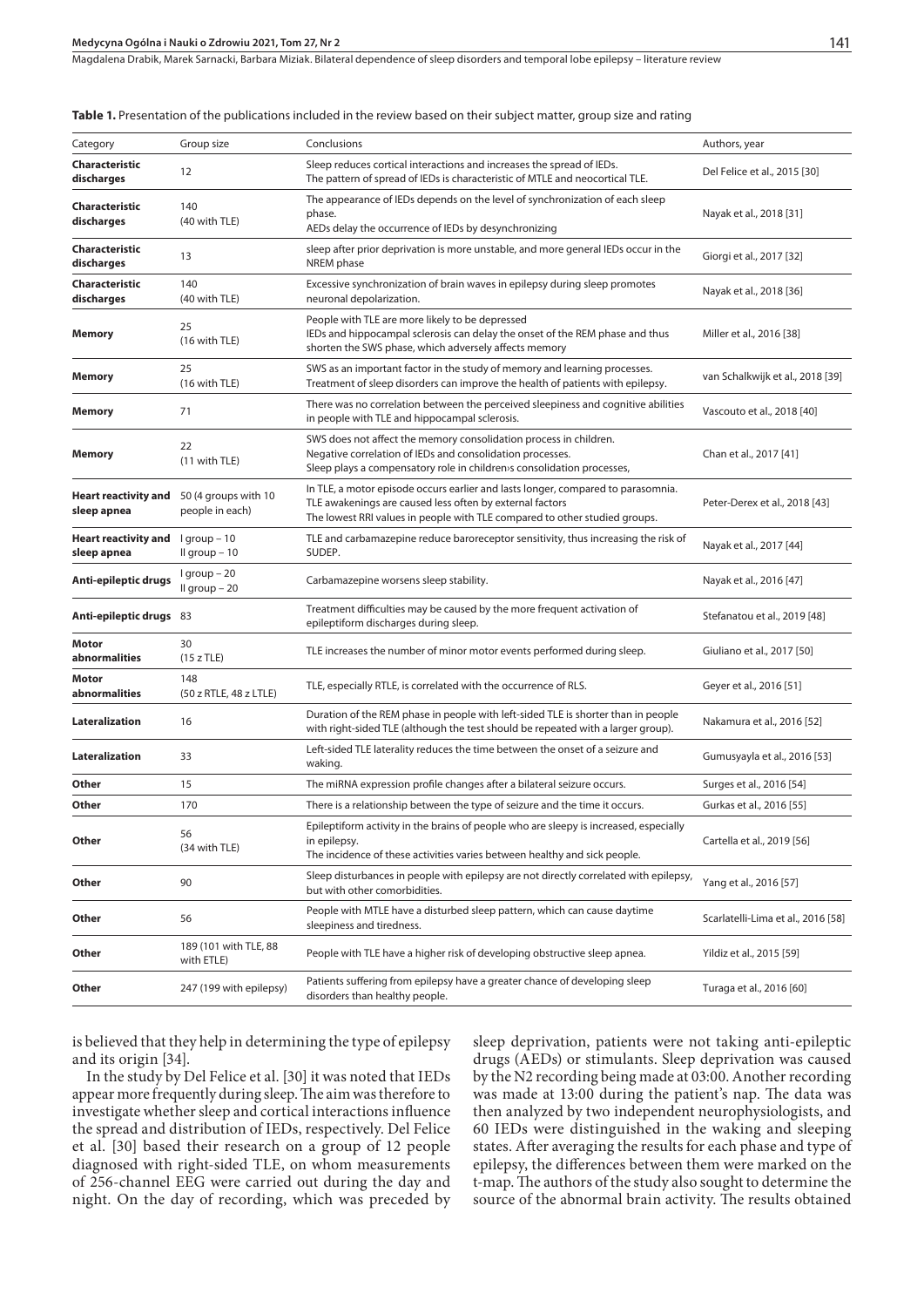indicate a wider projection of IEDs during sleep in TLE. There were also low-amplitude EEG abnormalities in the waking state following the onset of IEDs, which during sleep turned into less frequent high-amplitude abnormalities in people with MTLE, while no abnormalities were observed in people with neocortical TLE during this time. Researchers agreed that MTLE has greater structure synchronization compared to neocortical TLE and therefore assumed that this is why IEDs cause a series of high amplitude deviations. They also noted that sleep reduces discharges and inhibits interactions between specific cortical regions. Despite the lack of used calculations, the authors of the study agree with the statement that the connectivity between the previously mentioned regions is limited, which increases the excessive synchronization of the brain spheres. At the same time, it should be pointed out that the authors emphasize that their research may be distorted by the small study group [30].

Another issue raised withn reference to the characteristic neural discharges is sleep deprivation. In an earlier work by Giorgi et al. [35] it was found that sleep deprivation influences the higher incidence of IEDs. In the study by Giorgi et al. [32], which qualified for the review, the researchers wanted to check whether morning sleep is associated with an increased incidence of IEDs, compared to physiological sleep. Their aim was also to observe any abnormalities in sleep architecture.

Giorgi et al. [32], at the very beginning of the publication, note that in 40% of people with focal epilepsy, IEDs are not observed, but if they do occur, their number increases with sleep deprivation. In the conducted study, polysomnography (PSG) compared single REM/NREM sleep cycles after deprivation sleep and during physiological sleep. The results showed no significant differences in the macrostructure of sleep, but studies of the cyclic alternating pattern (CAP) indicate its significant instability after deprivation, especially in the N2 phase, and a significant predominance of synchronized slow waves. However, there were no significant differences in the number of IEDs after and without sleep deprivation, but only in the overall assessment of the NREM phase, in which the number of IEDs was significantly higher after sleep deprivation. The authors wanted to confirm the hypothesis that morning sleep (after deprivation), which is characterized by greater instability, may cause an increased frequency of IEDs [32]. Nayak et al. [31] focused on the NREM phase in propagating IEDs by assessing these waves during sleep and wakefulness. It should be noted that the studies also took into account the effects of AEDs. In another work by Nayak et al. [36], citing studies proving that excessive cortical synchronization of specific structures leads to the propagation of epileptic seizures, studied and compared the brainwave activity of people with various types of epilepsy with a healthy control group during sleep and wakefulness.

To investigate the NREM phase and the effect of antiepileptic drugs (sodium valproate and carbamazepine) on epilepsy markers Nayak et al. [31] used the timing phase assessment preceding the IEDs. 120 people participated in the study, divided into 3 groups of 40 people each, according to the type of epilepsy. One of these groups consisted of people with TLE. Each group was then divided equally into drugdrug and drug-naive patients. The subjects were subjected to PSG as well as visual assessment of REM tones. The EEG data were filtered and analyzed, and then their synchronization was assessed for delta, theta, alpha and beta waves. As IEDs differ, researchers decided to use multi-level modeling of

mixed effects. TLE showed greater synchronization of each wave type during IED compared to extratemporal epilepsy (ETLE). However, in both cases, the greatest synchronization was recorded in the N1 phase. The authors of the study indicate that this may be due to the formation of sleep spindles, but also admit that most sleep spindles are formed in the N2 phase, so there may be a different mechanism behind it. Moreover, it should be noted that due to the limited number of IEDs, the authors could not determine the effect of AEDs on cortical synchronization in the case of the focal epilepsy under study. However, the study emphasizes that the sleep phase has an impact on the level of synchronization preceding IEDs, and on the basis of studies on juvenile myoclonic epilepsy, they confirm that AEDs, by causing wave desynchronization, delay the appearance of IEDs [31].

In another study by Nayak et al. [36], also examining a group of 120 people, 40 of whom had TLE, compared the background of EEG in different types of epilepsy. During the PSG, the synchronization of individual waves was assessed. The results showed an increased synchronization of delta and theta waves in people with epilepsy (including TLE), compared to the control group. Thus, the authors suggest that over-synchronization affects all epilepsy types, promoting the depolarization of neurons [36].

In conclusion, the above-mentioned studies emphasize the important role of sleep synchronization, especially the NREM phase, in the etiology of IEDs and their effects. However, the authors indicate the limitations of their research, such as the small study group or insufficiently sensitive equipment. This is also highlighted in the work of Asadollahi et al. [37], whose results showed a weak positive correlation between IEDs and the frequency of seizures. The authors of this study believe that the standard EEG may not be a valuable tool for people with TLE.

**Memory.** Another important factor often taken into account in studying the interplay of sleep and epilepsy is the aspect of memory consolidation and pathologies observed in the hippocampus. Because both memory and sleep are believed to be impaired in patients with epilepsy, Miller et al. [38] investigated the effect of nocturnal seizures and damage to the hippocampus on them. In other studies, van Schalkwijk et al. [39], taking into account the significant time differences in the duration of the REM phase in TLE, assessed the memory capacity of these people in terms of the time spent in slow wave sleep and the delay in the REM phase. On the other hand, Vascouto et al. [40] conducted a relatively large study considering people with diagnosed MTLE and hippocampal sclerosis. Their goal was to discover whether there was a correlation between their cognitive abilities and their feeling of sleepiness. Sleep-dependent memory consolidation has also been investigated by Chan et al. [41] in children 6–16 years of age, with consideration of IEDs.

Sleep affects many aspects of our lives, including memory. Miller et al. [38] in their research took into account nocturnal IEDs, damage to the hippocampus, sleep architecture and memory status. A very important factor in these studies is slow-wave-sleep (SWS), which is related to the consolidation of declarative and episodic memory. The authors cite publications showing that sleep deprivation, especially stages 3 and 4 of NREM, which constitute SWS, leads to memory deterioration. 25 people participated in the study, 16 of whom had TLE. Of the people with TLE,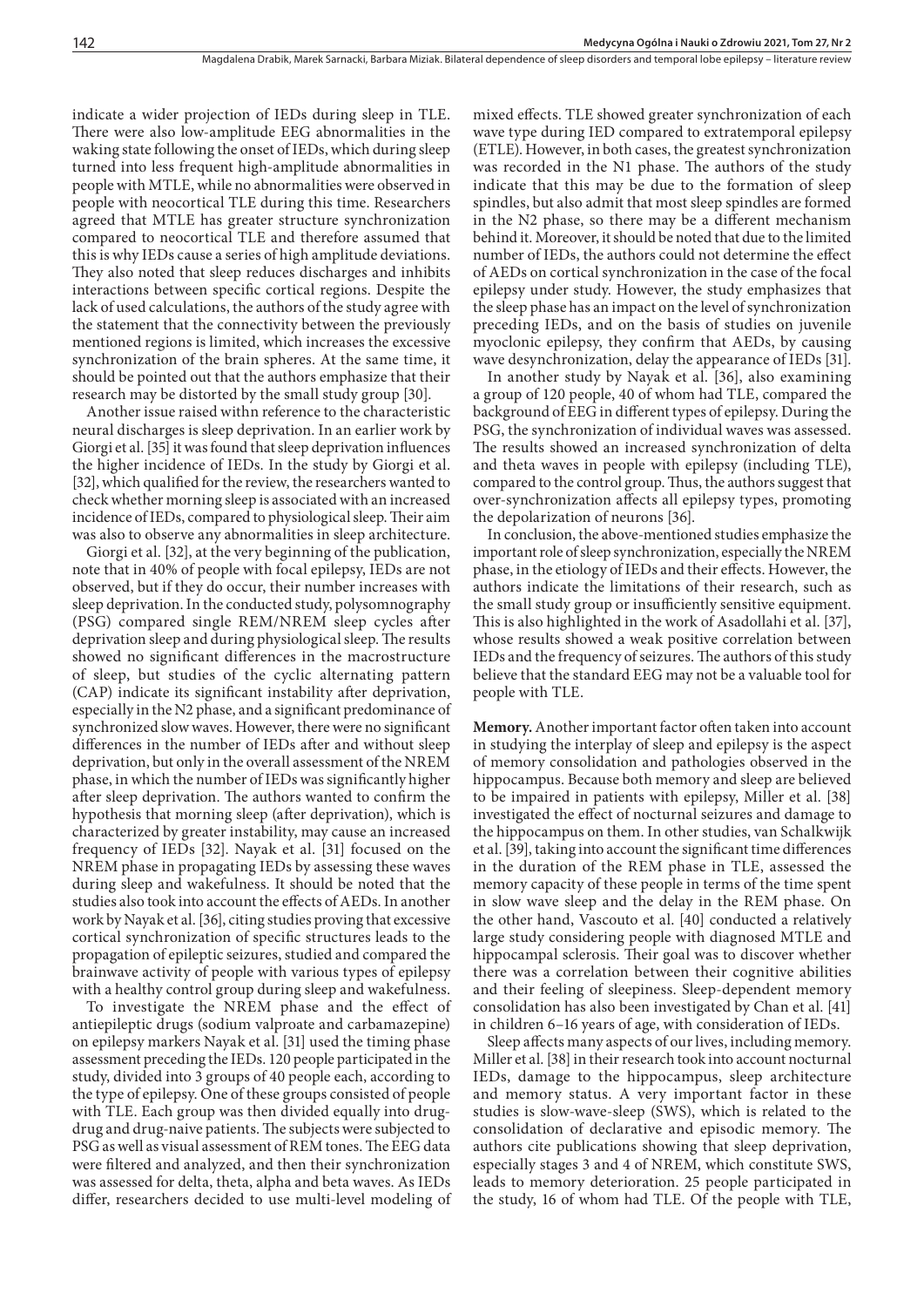12 had hippocampal lesions. The EEGs performed showed that people with epilepsy spent little time in SWS, and the REM delay (especially in people with nocturnal IEDs) was longer compared to controls. Questionnaires on memory, depression and IQ levels were also conducted. Among the above-mentioned tests, statistically significant results were obtained for depressive states, which were more severe in the study group. It was also observed that people with longer REM delay had a significantly reduced memory index, compared to the group with shorter REM delay. The authors note that the longer the REM phase delay, the less the SWS. However, they indicate that the delay in the REM phase can be influenced by both IEDs and damage to the hippocampus. However, it should be noted that the results could have been influenced by the small study group, subjective memory tests, as well as the choice of the statistical test and the fact that the EEG results were obtained from a one-time test [38].

Two years later, the same research group, van Schalkwijk et al. [39] conducted a similar study, but this time using an objective memory test. The number of patients and the type of factors taken into account did not change. The neurophysiological measurements were based on remembering autobiographical events, i.e. 17 situations from everyday life simulated by the examiners, remembering 24 details of the story, geometric figures and 15 words. The study lasted 2 days during which patients received an ambulatory EEG. The obtained results showed a positive correlation between SWS and verbal learning (15-word test) and a negative correlation between the REM phase delay and the memory of autobiographical events. Declarative memory (storytelling) was worse in people with TLE, more frequent seizures and hippocampal lesions, which also impair autobiographical memory. In contrast, IEDs deteriorated the visual-spatial memory (geometric figure). The authors declare the limitations of their research to be similar to the previous limitations. However, they emphasize that there is a correlation between SWS and verbal memory, and indicate SWS as an important factor in studying memory and the learning process [39].

Vascouto et al. [40] conducted their research on a group of 71 adults diagnosed with MTLE and hippocampal sclerosis. The aim was to investigate the correlation between cognitive ability and perceived sleepiness according to the Stanford Sleepiness Scale (SSS).On the second day of hospitalization, the patients underwent a series of cognitive tests. The results showed a greater sense of sleepiness in the study group compared to the control group, despite a similar average amount of sleep the night before the study. However, the thesis put forward at the beginning that sleepiness and worse cognitive abilities have an influence on each other has not been confirmed. The undoubted limitations of the study were the subjective nature of the SSS test, the language barrier in its performance, and the fact that no alternative test was used that would confirm the obtained results. To sum up, the authors concluded that the sense of sleepiness is not a valuable factor in the case of neuropsychological research [40].

Research by Chan et al. [41] included memory consolidation in 22 children with focal epilepsy, 11 of whom were found to have TLE. Verbal and visual-spatial memory was checked by means of pairs of words and place locations of 2 identical pictures, respectively. The study assumed an improvement in memory with increasing SWS time and its deterioration with increasing IEDs. As the results of the patients were compared

individually, the study was conducted in 2 stages: during the day and after sleep. The stages had to be separated by a 24 hour break. The authors reported poorer memory and sleep in people with focal epilepsy compared to controls. However, the memory of the sick was deteriorated only in the daytime tests, while no changes were noticed between the control group and the test group in the bedtime studies. The authors therefore assume that sleep plays a compensatory role in the consolidation process in children with focal epilepsy. This was especially noticeable in children with TLE, who were the worst at the tasks, but their memory improved after a night's sleep. Similar results were seen in people with longer duration of the disease. In addition, patients had less stable sleep, and there was a positive correlation between SWS and memory improvement, but it did not reach statistical significance. Therefore, the authors concluded that SWS does not play a significant role in consolidating memory in children. In the case of IEDs, there was a negative correlation with the consolidation of verbal memory, and thus it was assumed that it is an important sleep disturbance factor that impairs consolidation processes in children, and deserves a more detailed analysis. The authors admit, however, that the greatest weakness of the study was the size of the study group, which made a more detailed analysis of the results impossible [41].

Summing-up, on the basis of the cited publications, it can be concluded that in TLE memory consolidation is influenced by IEDs (negative correlation) and SWS, but only in the case of adult patients (positive correlation). It should be noted, however, that the studied groups consisted of a small number of people and it was difficult for the authors to prove the statistical significance of the results obtained. However, the publications cited indicate that in people with TLE, memory is partially damaged in some way, and in the case of children, sleep may play a compensatory role for these disorders. Very important in this matter is the appropriate selection of objective tests and taking into account the individual characteristics of patients, such as the circadian rhythm, because it may affect the test results.

**Heart reactivity and sleep apnea.** The aspect of sleep apnea and associated heart disorders is also worth mentioning. These pathologies are a common cause of sudden unexpected death in epilepsy (SUDEP) [42]. Peter-Derex et al. [43] used the heart function in his study and differentiated NREM parasomnia from nocturnal seizures. However, in another study, Nayak et al. [44] point out that sleep apnea, especially in people with epilepsy, can cause significant autonomic instability leading to SUDEP. The aim of the research by Nayak et al. [44] assessed the variability of sinus rhythm in patients with TLE and sleep apnea using PSG. The second part of the study assessed the effect of carbamazepine on the factors mentioned above.

Peter-Derex et al. [43] in their article highlighted the difficulty of distinguishing NREM parasomnia from nocturnal seizures. They assumed that in both cases there is an increased activation of the autonomic system and that it precedes movement disorders. The authors of the publication wanted to find a factor differentiating this agitation, and compared the cardiac reactivity of the above-mentioned disorders in 50 people during awakening, parasomnia, and nocturnal FLE and TLE seizures (10 people in each group). Each patient underwent at least one overnight video EEG (VEEG) examination, and the recordings were assessed by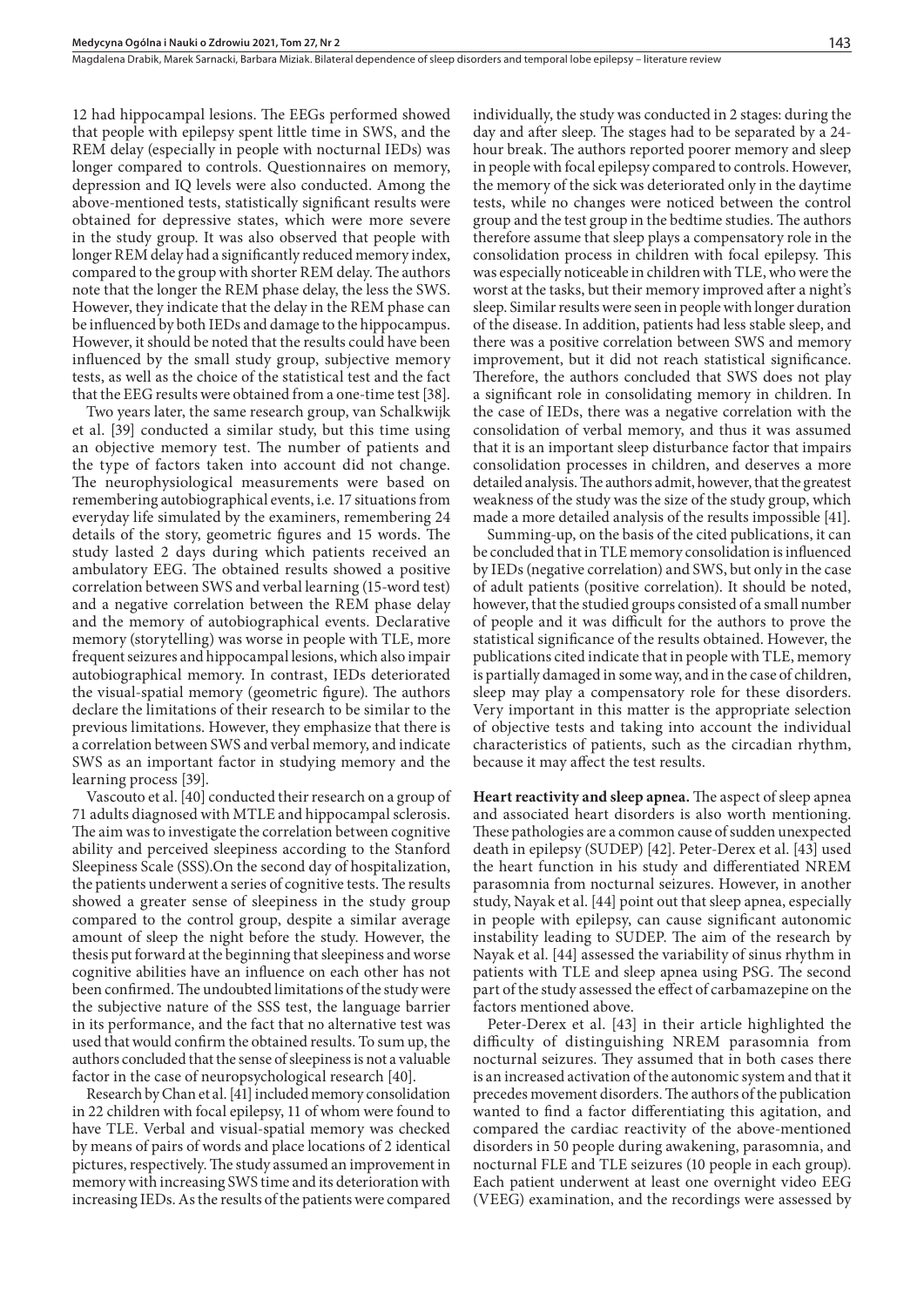two independent doctors. Particular attention was paid to the time from the onset of the first movement disorder, its duration and type. Beat-to-beat RR intervals (RRI), heart rate and heart rate variability were also analyzed. Differences were noticed in the time of the onset of a motor episode (NREM phase 2 in patients with epilepsy and NREM phase 3 in people experiencing parasomnia) and in its duration (they lasted significantly longer in the TLE group). Moreover, the analysis revealed significantly lower RRI in people with TLE compared to other groups. The authors assume that this may be due to their appearance before the onset of the motor episode and their longer duration. This lack of correlation is considered in some studies to be an early clinical sign of an impending attack, especially in the context of MTLE. The downside of this publication is its retrospective nature, which resulted in the lack of some data and the use of different procedures for the groups [43].

In the above-mentioned study, no person was reported to have sleep apnea. However, this is an important factor in the context of SUDEP. Nayak et al. [44] studied heart rate variability during apnea in people with TLE using PSG. Moreover, they considered the role of carbamazepine as a factor increasing the risk of arrhythmias. The study therefore consisted of 3 groups of 10 people: TLE without drugs, with TLE treated with carbamazepine, and control. The analysis and comparison of the results included heart rate variability in the 2 minutes before and after the apnea episode, and throughout its duration. Patients were examined using EEG, magnetic resonance imaging (MRI) and questionnaires assessing sleep quality and the occurrence of sleep disorders. The results showed no changes in heart rate in people with TLE and sleep apnea who were not taking their medications, compared to controls. In contrast, in the carbamazepine group, the rate of heart rhythm changes showed a decrease in sympathetic activity and an increase in parasympathetic activity immediately after an apnea episode. The authors concluded that in TLE, baroreceptor activation may be damaged, especially with carbamazepine treatment, and this condition increases the risk of SUDEP. The weaknesses of the study was the small study group and technical limitations [44]. These articles suggest that changes in heart function are not only a valuable diagnostic factor for TLE, but also that changes in heart function indicative of autonomic instability are particularly pronounced during sleep.

**Anti-epileptic drugs.** The effect of anti-epileptic drugs on sleep varies and depends on a specific compound; however, it has been observed that the classic antiepileptic drugs cause wakefulness disorders and pathological sleep [45, 46].

Nayak et al. [47] gave particular attention to carbamazepine and its influence on sleep architecture. For this purpose, the sleep structure of people with drug-resistant TLE was compared with a group taking carbamazepine in monotherapy. Another study that focused on the treatment of epilepsy and possible interactions with sleep is that by Stefanatou et al. [48], who assessed specific prognostic factors in MTLE, taking into account sleep activity and resistance to treatment. In the above-mentioned work by Nayak et al. [47], the study groups, including patients with TLE without drugs or treated with carbamazepine, consisted of 20 people in each group, and a control group consisted of 40 people. Following PSG, the number of awakenings and spontaneous cortical activity were assessed. A questionnaire was also applied

to detect any sleep disorders in the patients. The results indicated that patients with TLE had significantly poorer sleep quality and a greater amount of REM awakenings, compared to the healthy controls. The analysis also showed greater spontaneous cortical activity in the N1 and N2 phases in people with TLE, with the highest overall value recorded in the group treated with carbamazepine. The authors concluded that the studied drug influenced the micro-architecture of sleep by worsening its stability [47].

On the other hand, Stefanatou et al. [48] compared TLE susceptible to treatment and resistant to treatment and to establish prognostic factors. After analyzing the patients' data, 83 people qualified for the study, divided into 4 groups depending on the frequency of epileptic attacks. Each patient underwent an MRI scan and at least 2 EEG tests, one of which was performed at night. The obtained results indicated that a poor response to treatment in TLE is associated with greater activation of epileptiform discharges during sleep. The authors assume that this condition may have been caused by changes in the neural network. However, the factors limiting the study were the small number of people free from seizures, and the duration of the study [48].

In summary, some AEDs may affect sleep by destabilizing it. However, one of the therapeutic actions of AEDs is to counteract hyper-synchronization of the brain waves, which was mentioned in the discussion of the articles on IEDs, while it is assumed that over-activation of epileptiform may be responsible for treatment resistance in TLE, although this hypothesis requires more careful testing. It should be mentioned that recent studies conducted on a group of 12 people, showed a positive effect of eslicarbazepine acetate, a third-generation AED, on the stability of sleep in people with TLE, thus improving its quality [49].

**Motor abnormalities.** Various motor disorders, such as restless legs syndrome (RLS), also include sleep disorders, including those associated with epilepsy. These are conditions that significantly worsen the quality of sleep and the patient›s well-being.

Giuliano et al. [50] noted in their study that little is known about minor motor events in people diagnosed with MTLE. Their aim, therefore, was to determine the frequency of occurrence of the afore-mentioned pathology in MTLE and to characterize this relationship. A similar study was conducted by Geyer et al. [51], but they focused specifically on restless legs syndrome (RLS). Due to the close proximity of these disorders in the structure of the brain, the researchers wanted to determine the frequency and severity of RLS in TLE and to test the role of RLS as a lateralizing and warning factor.

In a study by Giuliano et al. [50], 15 patients with MTLE were involved (8 men and 7 women) with an average age of  $31.8 \pm 14.9$  years, and 15 healthy volunteers (6 men and 9 women) with an average age of  $32.8 \pm 11.2$  years. Each participant underwent long-term video-EEG monitoring (LTM) measurements with at least 8 channels. The recordings were analyzed by 2 independent observers, and assumed movement patterns lasting up to 4 seconds, with or without accompanying EEG signals, as minor motor events. They were classified into several categories: handface movements, oral automatisms, limb dystonias, head turns, pelvic movements, straightening movements, gesture automatisms, and other undefined movements. The sleep phase in which they occurred was also taken into account.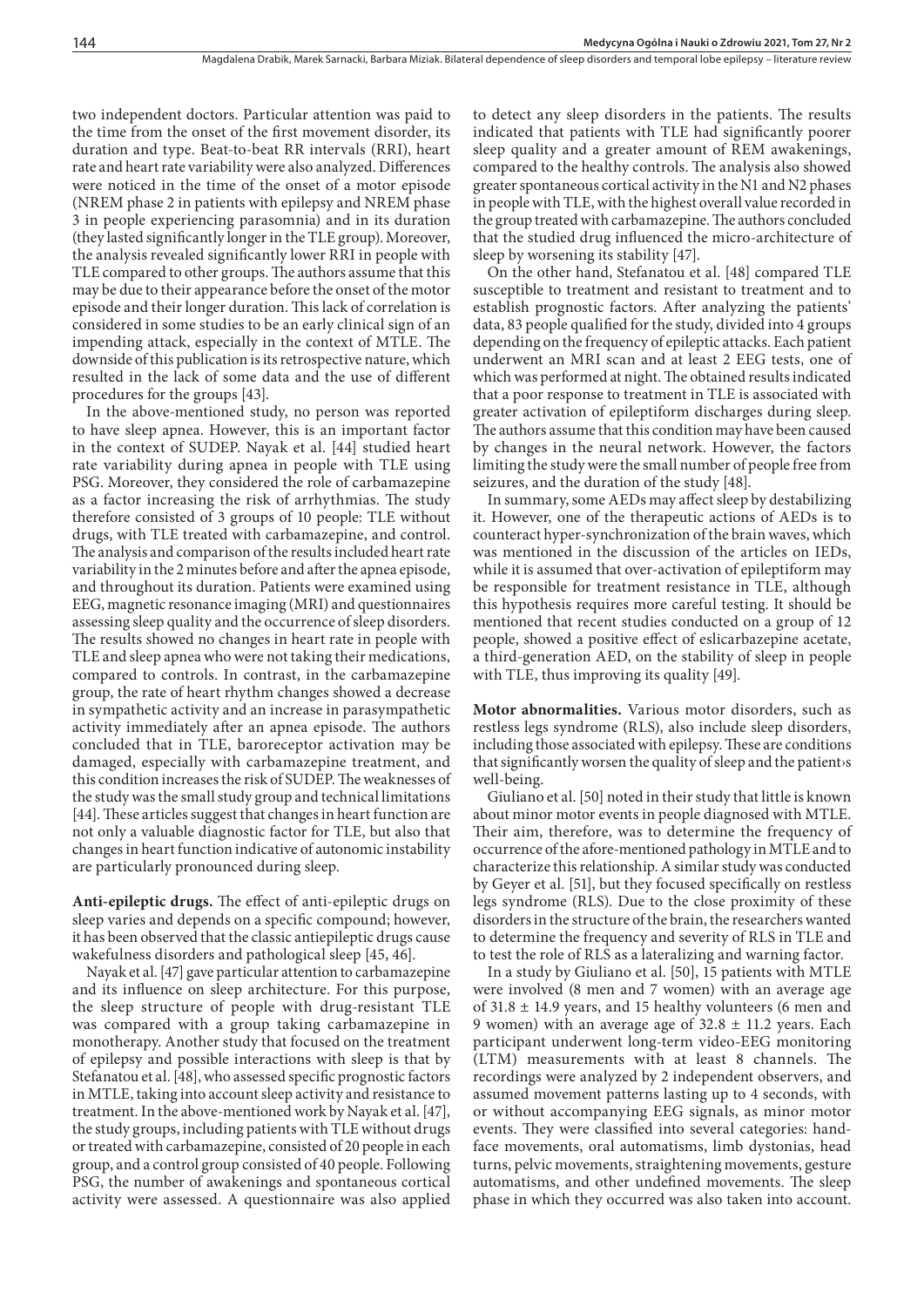EEG recordings were analyzed at 2 time points – 2 minutes before and during minor motor events. The final results showed that subjects with MTLE performed more than 3 times as many minor movements during sleep, mostly oral automatisms, gestures, limb dystonias and straightening. Movements of MTLE patients were more often preceded by EEG abnormalities, but most minor motor events, both in the control and study groups, were not related to the EEG signal [50]. In the study Giuliano et al. [50], the location of MTLE was not distinguished among the respondents which could have been caused by the small study group. However, in both studies, a more frequent occurrence of motor episodes in MTLE patients was shown (according to Geyer et al. [51] on the right). The authors agree that this could have been influenced by AEDs. Moreover, Giuliano et al. [50] emphasized difficulties in interpreting the results and suggests that more frequent motor episodes in people with MTLE may be caused by greater instability and fragmentation of sleep, whereas Geyer et al. [51] consider this relationship in terms of an aura. The research by Geyer et al. [51] focused on the problem of RLS. People suffering from obstructive sleep apnea, severe speech disorders, cognitive disorders, stroke or strongly predisposed to secondary RLS were excluded from the study, among others, by iron deficiency anaemia or low ferritin levels.

Research has also taken into consideration the location of TLE in terms of RLS occurrence. All epilepsy patients were assigned to RTLE and LTLE groups, either right-sided TLE and left-sided TLE, respectively; those who could not be assigned to one of these groups were excluded from further study. The resulting groups consisted of 50 people with RTLE, 48 people with LTLE and 50 healthy people in whom epilepsy also did not occur in the family. RLS was assessed according to NIH criteria using the International Restless Legs Study Group questionnaire. RLS was detected in 21 out of 50 RTLE patients, of whom 10 had severe symptoms before the onset of epilepsy. In the LTLE group, 7 out of 48 had RLS, of whom one had severe symptoms before the attack. However, in the control group, 5 out of 50 people had RLS. According to these data, there is a correlation between the location of TLE and the occurrence of RLS, the chance of developing RLS in a person with RTLE is 4.6 times higher than in people with LTLE. The correlation of the severity of symptoms and the coming attacks could not be found because of the lack of statistical significance. Statistical significance was also not observed when comparing the control group and the group with LTLE [51].

**Lateralization.** Epilepsy is an extremely complex and multifactorial disease. Epilepsy and many disorders related to different parts of the brain are correlated. The following studies highlight this aspect, taking into account the location of foci and their relationship with sleep disorders.

Nakamura et al. [52] focused on sleep quality and the location of epilepsy lesions in more detail. The group examined LTM and PSG data from 16 patients, 10 with left-sided and 6 with right-sided lesions. Subjects met the following conditions: they did not experience an attack during the recording, their sleep phases were identifiable by the number of EEG abnormalities allowed, they had not received brain surgery, their studies provided sufficient data, and they did not take gabapentin at a dose of 1,800 mg per day or more or lamotrigine at a dose> 200 mg per day. The

final compilation shows that the duration of the REM phase in people with left-sided TLE was significantly lower than in people with right-sided TLE, contrary to the previous results. No statistically significant differences were found in the remaining stages of sleep. The authors explain their results, which differ from the literature, as being caused by the small research group and the lack of a control group. They also emphasize that future studies should include non-epileptic patients with temporal lobe injuries to delineate the specific characteristics of the correlation of damage and the pattern of sleep phases [52].

Gumusyayla et al. [53] investigated the effect of TLE lateralization on the time between epilepsy and awakening. Like Nakamura et al. [52], they used retrospective VEEG and PSG data from 33 patients with diagnosed TLE; distinguished between left (19 patients) and right (14 patients). Seizures in which the location or laterality of the TLE could not be determined were excluded from the study. A total of 64 epileptic seizures occurring at night were distinguished, all in the NREM phase that preceded awakening. The results show that the time between onset of an attack and awakening was significantly longer in people with right-sided TLE, thus laterality appeared to be a factor in the time needed to awaken. A limitation of the study, as indicated by the authors, is the lack of recordings of invasive EEG, because only one person used intracranial electrodes, but no significant data was obtained [53].

Subsequent studies taken into account are thematically very diverse. One of them is the work of Surges et. al. [54] assessing changes in the amount of specific miRNAs in the blood of people with MTLE, with secondary generalized seizures. On this basis, the researchers were able to distinguish differences in the amount of miRNAs, taking into account attacks occurring during the day or at night [54]. Gurkas et. al. [55] checked the relationship between the type and location of epilepsy and the circadian rhythm in children, based on the analysis of electroencephalogram (EEG) results from the last 5 years. Cartella et. al. [56] compared the activity of specific brain structures between a group of healthy people and people diagnosed with MTLE and left hippocampal sclerosis. They based their conclusions on the results of EEG and functional Magnetic Resonance Imaging (fMRI) [56]. Another interesting study is the work of Yang et. al. [57], where the strength of the correlation between insomnia and epilepsy was checked, taking into account depression as a comorbid disease. Whereas Scarlatelli-Lima et. al. [58] subjected people with refractory MTLE to a complex study in terms of sleep. In their study, they assessed, among others, disorders in particular sleep stages based on the wakefulness after sleep onset (WASO) index [58]. In the work of Yildiz et. al. [59] the authors, on the basis of questionnaires, wanted to discover what specific sleep disorders occur in people with TLE and ETLE. Similar studies to assess the most common sleep disorders in people with epilepsy were carried out by Turaga et. al. [60].

The assessment of plasma miRNA level as a biomarker of epilepsy was undertaken by Surges et al. [54]. The study involved 15 patients who met the following requirements: age over 18 years, diagnosed drug-resistant MTLE and unilateral hippocampal sclerosis without other abnormalities in the cranial MRI. Blood samples were taken from them before and after the onset of a bilateral seizure (BCS) – 30 minutes, 3–6 hours, 20–28 hours and 3–6 days after the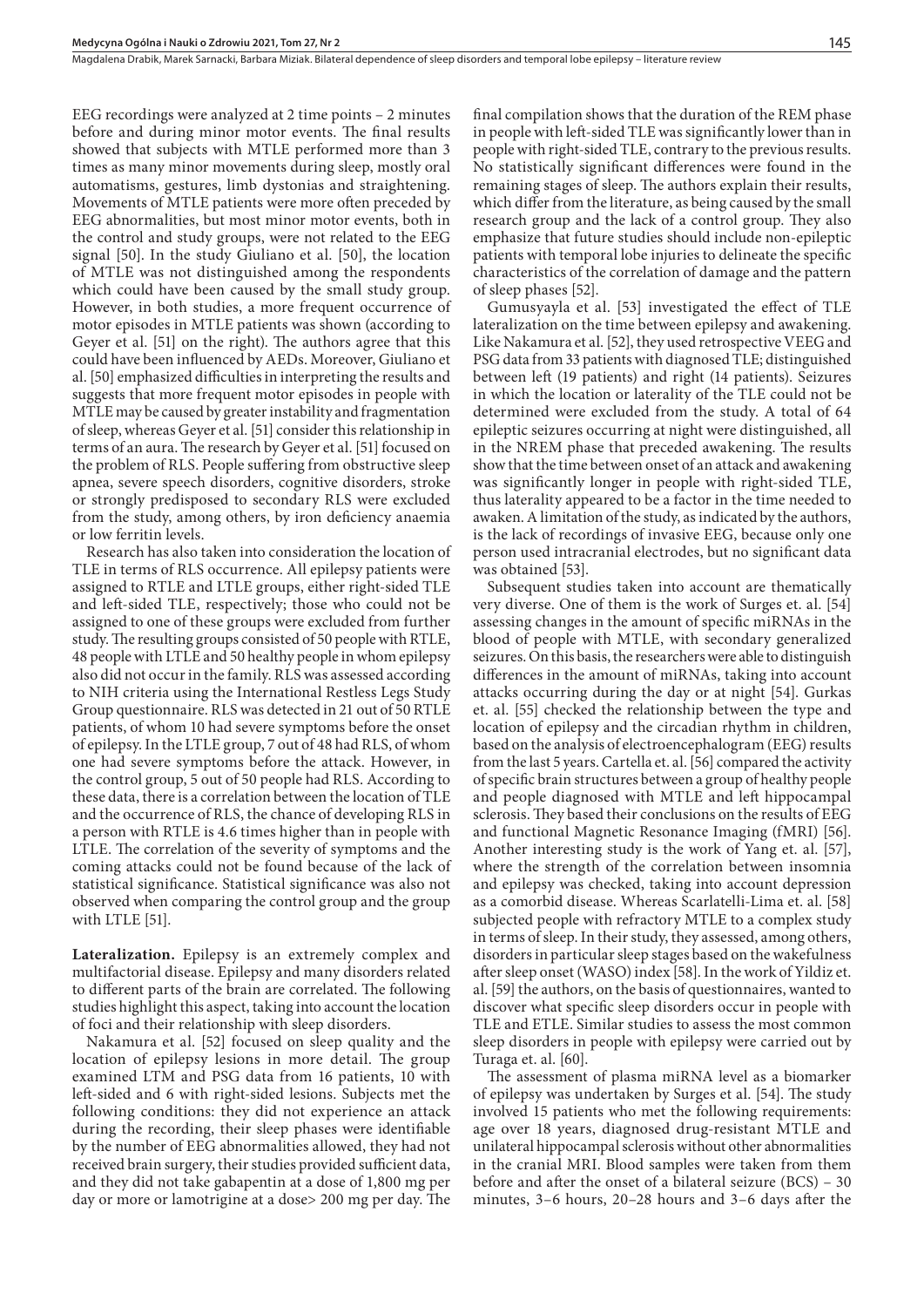attack. MiRNA expression was assessed using quantitative polymerase chain reaction (qPCR). Using for the validation of the expression of samples before and 30 minutes after the attack, due to the statistical significance of these groups, it was proved that the expression level of miR-143–3p, miR-145–3p, miR365a-3p and miR532–5p increased significantly, taking all respondents into account. However, it was noted that the expression differed between patients. In the case of post-BCS miRNA expression during sleep, in 4 of 15 patients it was significantly higher 30 minutes after the seizure, but changes in miRNA expression levels were also detected during the 3–6 and 20–28 hour periods, which were not present during wakefulness. Focusing on these 4 patients, validation by qPCR was then performed and miRNAs with altered expression following an attack were selected. Due to the small group that was formed, only miR-663b achieved statistically significant values. In the discussion, the authors emphasize that the changes in expression are not unique to attacks during sleep, but are more frequent then [54].

In the study by Gurkas et al. [55] on the influence of the position and type of epilepsy on the incidence of the circadian cycle in children, EEG data from 170 patients were used. A total of 909 epileptic seizures were analyzed. Attention was paid to the time of the attack, whether it occurred during the day (06:00–18:00) or at night (18:00–06:00), whether the patient was asleep or not, and the frequency of occurrence at 3-hour time intervals within the stipulated periods. Where possible, the doses of the drugs were limited to children, and depended on the severity and frequency of seizures. Patients and their parents were obligated to press the emergency button when an attack or similar disturbing events occurred. According to the data collected by the researchers, tonic, clonic and hypothermic seizures occurred during sleep, while auras, dialeptic, myoclonic, hypomotor and atonic seizures, and epileptic spasms occurred more frequently when the children were awake. Regarding localization, the temporal lobe experienced a seizure more often at night during sleep (24:00–03:00), the temporal lobe during the day (06:00–09:00 and 12:00–15:00), as did generalized seizures (12:00–18:00) and the occipital lobe (09:00–12:00), in which seizures occurred more often also when the patient was awake (15:00–18:00). Parietal lobe seizures occurred more frequently while patients were awake,. The authors explain this with a small number of parietal seizures, which may have made the results unreliable [55].

The results of the study by Cartella et al. [56] were based on data from 34 patients with TLE and hippocampal sclerosis, and 22 healthy volunteers. Subjects with a history of psychiatric and neurological diseases, disorders while sleep or awake, cardiovascular or thyroid disease, anaemia, and drug users, were excluded from the study. During the week prior to the experiment, all participants were given specific instructions to maintain regular sleep. EEG measurement was then performed. Then, the night before the measurements were taken, the participants slept for only 3–4 hours. Sleep deprivation was assessed using functional magnetic resonance imaging (fMRI) and re-EEG. The number of TLE patients with EEG abnormalities after the decrease in sleep time increased from 15–23. Activities characteristic for epilepsy (imaged by, among others, peaks and sharp waves) were demonstrated in the left fronto-midtemporal region and mainly occurred in the NREM1 and NREM2 stages of sleep. The fMRI results differed between the control group

and the study group – in people with epilepsy, increased activity was detected, among others, in the occipital gyrus, insula, left cingulate gyrus, left pre-central gyrus or right superior temporal gyrus. Reduced activity was demonstrated, among others, in the left cuneus, left precuneus, left fusiform gyrus, right supramarginal gyrus and left superior temporal gyrus [56].

Yang et al. examined the severity of sleep disorders, comorbidities and related morbidity in epilepsy. Validated questionnaires were used: Insomnia Severity Index (ISI), Epworth Sleepiness Scale (ESS), and Beck Depression Inventory (BDI), as well as PSG and EEG to detect obstructive sleep apnea. The Apnea Hypopnea Index (AHI) was used to assess apnea. The study did not include people with a history of sleep-related illnesses, recently treated psychiatrically or after suicide attempts, or patients treated with vagal nerve stimulation. An interview was conducted that identified sleep and wake patterns for each participant, symptoms associated with sleep disorders, use of drugs and substances such as caffeine and alcohol. Ultimately, data from 90 patients were used for the results. AHI was normal in 49 patients, elevated  $(5-10)$  in 15 and high  $(> 10)$  in 26. Scores were above 10 on the Epworth Sleepiness Scale in 31 patients, signifying excessive daytime sleepiness. Regarding ISI, only the BDI, mBDI (modified BDI), ESS and total sleep time showed a statistically significant correlation. Based on the results, the authors concluded that of all factors taken into account, including epilepsy, insomnia is only associated with depression, sleep time and quality. However, the authors did not exclude a relationship between insomnia and epilepsy – they explain the results with the small study group and the cross-sectional nature of the study [57].

Scarlatelli-Lima et al. [58] conducted similar studies, but focused on a specific group of patients – with drug-resistant epilepsy MTLE. Eligible patients (56 people) underwent PSG, VEEG, MRI, neurological, neuropsychological and psychosocial examination, and the Pittsburgh Sleep Quality Index (PSQI), ESS and Stanford Sleep Scale (SSS). Each patient was receiving AEDs; therefore, in order to compare the effects of the drugs, the daily doses were standardized to the ratio of the Prescribed Daily Dose (PDD) and the Defined Daily Dose (DDD). After completing the questionnaires, it was found that 9 patients had clinically significant excessive daytime sleepiness (ESS score> 10). PSQI results indicated poor sleep quality in the last month in 15 patients. Subsequent studies revealed that 30 patients had a delayed REM phase, 49 patients had an increased sleep fragmentation index (WASO), 35 patients had a prolonged NREM phase, 38 patients had a shortened REM phase, and 41 patients had a so-called alpha-delta sleep associated with increased alertness and non-regenerative sleep. IEDs occurred most frequently during the NREM3 sleep phase.

In connection with all the above data, the authors of the publication assume that people with MTLE have a disturbed sleep structure, which may cause daytime sleepiness and fatigue. However, they point out that the patients were reluctant to collaborate enough to create a sleep diary prior to the study, which could lead to them suffering from sleep deprivation. Moreover, no measurements of the respiratory system were performed during PSG, so undiagnosed obstructive sleep apnea may have been missed [58].

With the use of questionnaires, such as the ESS, MOS (Medical Outcome Study Sleep Scale), and SD-SDQ (Sleep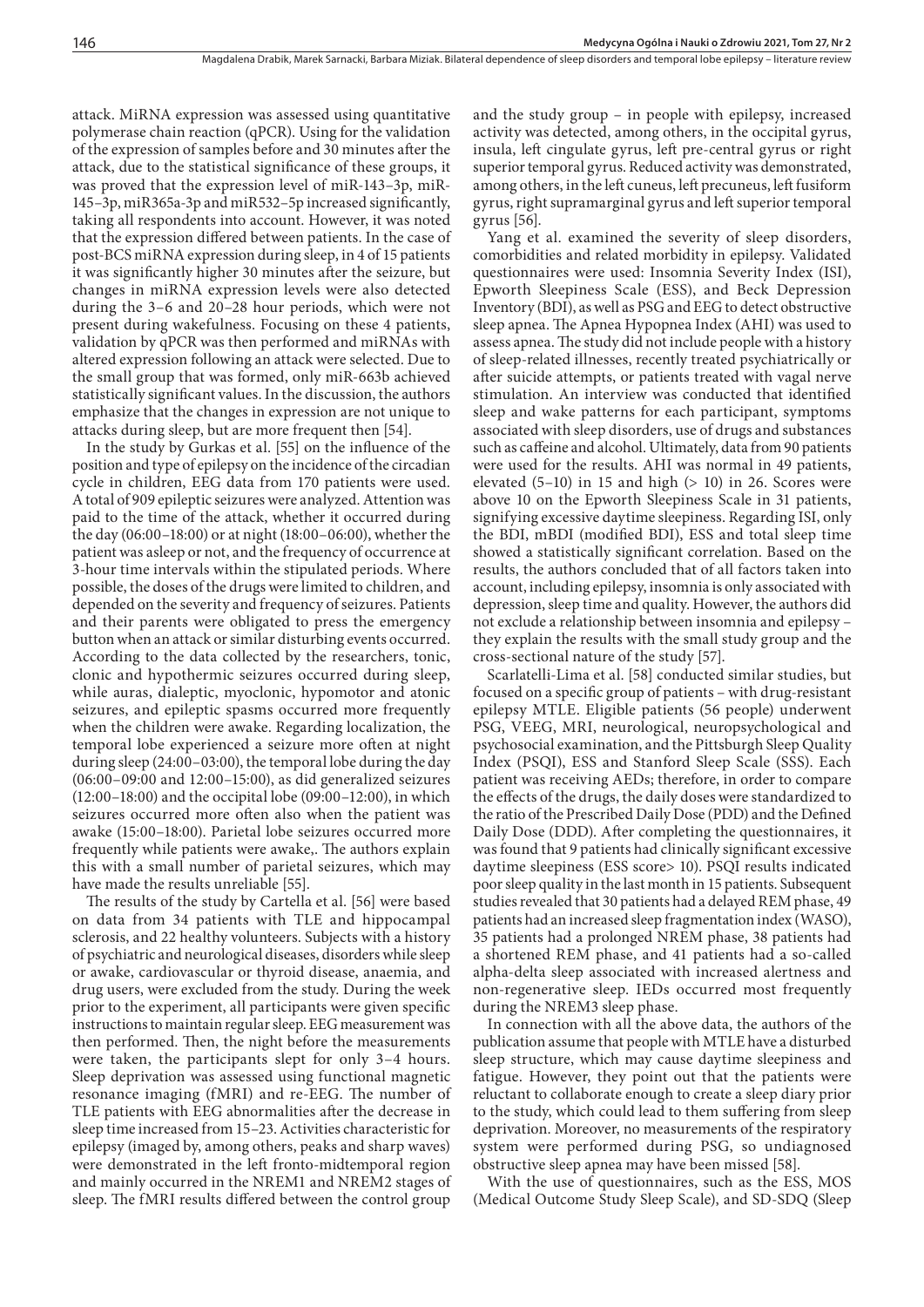apnea scale of the sleep disorders questionnaire), Yildiz et al. [59] compared the incidence of sleep problems between patients with TLE epilepsy and ETLE. As in previous studies of this type, VEEG measurements were performed. 189 patients were assigned to the TLE (101) or ETLE (88) groups. The results of the sleep quality study showed that patients with temporal epilepsy had a higher risk of coexisting obstructive sleep apnea because the SD-SDQ score was significantly higher (15.9 vs. 14.9,  $p = 0.04$ ). Although PSG had not been performed, the researchers state that TLE is associated with breathing problems during sleep. Assessment with the use of ESS and MOS scales was not able to show statistically significant differences [59].

The last article included in this review was an observational study by Turaga et al. [60], which compared overall sleep quality in epilepsy and healthy people. The ESS and PSQI questionnaires were used. The study involved 199 epilepsy patients and 48 healthy controls. People with heart, psychiatric and sleep diseases, and the mentally disabled were excluded from the study. Interestingly, the work performed by participants was taken into account, excluding people working shifts or night work, which was not often emphasized by previous research groups. 24.6% of epilepsy patients had sleep disorders, compared to 10.4% in the control group. 10% of people with epilepsy and 6.89% of healthy people achieved the ESS score  $\geq$  10, and comparison of the mean results in the groups also shows the advantage of the sick (4.96 in patients, 3.60 in the control group). The results of the PSQI questionnaire showed a similar trend – the total PSQI score was statistically significantly higher than in healthy subjects (3.78 vs. 2.43), confirming a positive correlation between epilepsy and sleep disorders [60].

#### **CONCLUSIONS**

The analysis of sleep and its phases in the context of various pathophysiologies attracts increasing interest in the scientific community. As mentioned at the outset, the relationship between sleep and epilepsy is known, thus the presented review of the literature focused on a specific group of epilepsy  $-$  TLE.

From the presented comparisons, similarities and differences were distinguished in the study results (Tab. 2), as well as the criteria for including patients in the study (Tab. 3). It can be concluded that sleep in people with TLE is more unstable and characterized by a higher fragmentation index. Undoubtedly, a factor that disrupts sleep is IEDs, which are sometimes difficult to record and mentioned as the test limit. In contrast, SWS appears to be an important factor in the consolidation processes in adults, but not in children.

The role of anti-epileptic drugs which influence the brain waves during sleep and desynchronize it, has been emphasized many times. However, due to the variability in the use of AEDs among the subjects, only carbamazepine was analyzed in detail. Its action has also been found to affect heart rate variability in people with sleep apnea. Therefore, analysis of similar studies should also take into account the diseases accompanying epilepsy, such as depression or sleep apnea, and with the use of validated and objective tools to determine the cause of such disorders. Moreover, it should be mentioned that the nature of the changes may be influenced by the hemisphere of the brain in which epileptic discharges occur. However, it should be pointed out that the publications analyzed in the presented literature review, were published only during the last 5 years. The reason for this limitation was the focus on the most recent research examining the relationship between sleep and TLE. Therefore, in the future, the conclusions presented in this review should be extended to include older literature for a more detailed analysis. Moreover, most of the studies analyzed emphasized the problem of too small a group of subjects, which could have influenced the obtained results.

Nevertheless, it is agreed that sleep is an important factor that should be taken into account when selecting the appropriate treatment and researching new AEDs.

**Table 2.** Similarities and differences in each of the presented categories. Due to the large variety of studies in the 'Other' category, they are not included in the table.

| Category                                   | Similarities and differences                                                                                                                                                                                                                                                                                                                                                                                                                                                                                                                                                                                                                                                                                                           |  |
|--------------------------------------------|----------------------------------------------------------------------------------------------------------------------------------------------------------------------------------------------------------------------------------------------------------------------------------------------------------------------------------------------------------------------------------------------------------------------------------------------------------------------------------------------------------------------------------------------------------------------------------------------------------------------------------------------------------------------------------------------------------------------------------------|--|
| Characteristic<br>discharges               | Increased neural synchronization in the NREM phase is responsible for an increase in the number of IEDs, or an increased depolarization of<br>neurons during sleep.<br>In the Del Felice et al. [30] study, patients were not taking medication on the day of the study.<br>Giorgi et al. [32] pointed out that after sleep deprivation, the N2 phase shows the greatest instability, and thus an increased number of IEDs.<br>In the study by Nayak et al. [31], the highest synchronization and number of IEDs in the N1 phase were recorded.<br>Nayak et al. [36] exclude IEDs from their research and indicate an increased synchronization of the delta and theta bands, not only in TLE, but<br>also in other types of epilepsy. |  |
| <b>Memory</b>                              | Miller et al. [38] and van Schalkwijk et al. [39] indicate that the longer the REM latency, the lower the percentage of SWS, which results in<br>deterioration of learning and memory.<br>In the Vascuoto et al. [40] study, despite the greater perceived sleepiness of patients with MTLE and hippocampal sclerosis, they did not<br>perform worse on cognitive tests than the control group.<br>According to Chan et al. [41], sleep in children with epilepsy enhances learning.                                                                                                                                                                                                                                                   |  |
| <b>Heart reactivity and</b><br>sleep apnea | Nayak et al. [44] suggested a possible change in reflex baroreceptor activation in TLE, and Peter-Derex et al. [43] noticed lower RR interval in<br>patients with TLE.                                                                                                                                                                                                                                                                                                                                                                                                                                                                                                                                                                 |  |
| Antiepileptic drugs                        | Nayak et al. [47] suggest some AEDs may increase sleep instability.<br>Stefanatou et al. [48] found a link between activation of epileptiform discharges during sleep and treatment resistance.                                                                                                                                                                                                                                                                                                                                                                                                                                                                                                                                        |  |
| <b>Motor abnormalities</b>                 | Giuliano et al. [50] point out a possibility that higher recurrence of arousal, caused by MTLE, can be the cause of nocturnal motor events.<br>Geyer et al. [51] proved RLS is more common in patients with TLE, but did not suggest any cause. However, they did say that RLS can be<br>identified as prodrome and further research on this topic is needed.                                                                                                                                                                                                                                                                                                                                                                          |  |
| Lateralization                             | Nakamura et al. [52] speculate that the side (site?) of the lesion and it's characteristics could have a specific effect on sleep architecture.<br>Gumusyayla et al. [53] showed similar results. They underline that localization may change the nature and degree of the interaction between<br>sleep and seizure.                                                                                                                                                                                                                                                                                                                                                                                                                   |  |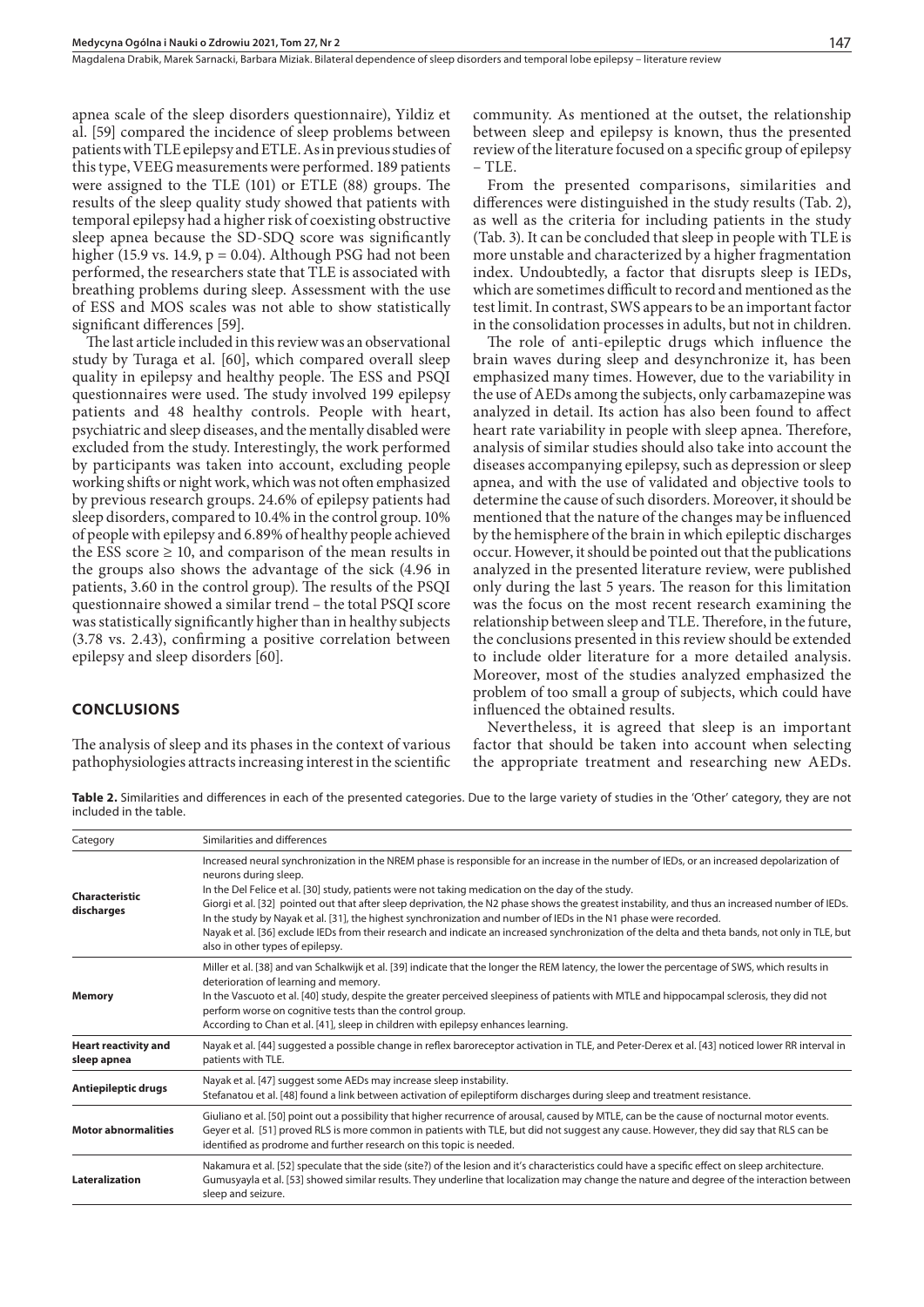Magdalena Drabik, Marek Sarnacki, Barbara Miziak. Bilateral dependence of sleep disorders and temporal lobe epilepsy – literature review

#### **Table 3.** Patients' classification to the study

| Authors, year                      | Classification                                                                                                                                                                                                                                                                                                                                                             |  |
|------------------------------------|----------------------------------------------------------------------------------------------------------------------------------------------------------------------------------------------------------------------------------------------------------------------------------------------------------------------------------------------------------------------------|--|
| Characteristic discharges          |                                                                                                                                                                                                                                                                                                                                                                            |  |
| Del Felice et al., 2015 [30]       | Patients with TLE who underwent presurgical evaluation for epilepsy.                                                                                                                                                                                                                                                                                                       |  |
| Nayak et al., 2018 [31]            | Patients with diagnosed TLE attending the neurological services.                                                                                                                                                                                                                                                                                                           |  |
| Giorgi et al., 2017 [32]           | Retrospective selection of patients with TLE who underwent nocturnal PSG and SD-EEG with complete NREM/REM cycle and IEDs<br>occurrence. Patients were excluded if they had epileptic seizures within 72 h before recording, showed a periodic leg movement or<br>were diagnosed with psychiatric illnesses.                                                               |  |
| Nayak et al., 2018 [36]            | Patients with diagnosed TLE attending the neurological services.                                                                                                                                                                                                                                                                                                           |  |
| Memory                             |                                                                                                                                                                                                                                                                                                                                                                            |  |
| Miller et al., 2016 [38]           | Patients aged 18-60 years with estimated IQ not lower than 80, and without known neurological or psychiatric disorders. Neurologist<br>classified patients based on EEG recordings, neuroimaging and seizure semiology as having TLE or extratemporal epilepsy and assessed<br>possible lesion.                                                                            |  |
| van Schalkwijk et al., 2018 [39]   | Patients were diagnosed as having TLE or extratemporal epilepsy based on ambulatory EEG.                                                                                                                                                                                                                                                                                   |  |
| Vascouto et al., 2018 [40]         | Adult patients with diagnosed refractory MTLE and hippocampal sclerosis confirmed by full interview, specialists examinations, seizure<br>semiology, MRI and ictal video-EEG.                                                                                                                                                                                              |  |
| Chan et al., 2017 [41]             | Patients were aged 6-16 years and had a diagnosis of drug-resistant focal epilepsy. Children attended mainstream school and planned<br>hospital admission for at least four nights. No apnea or desaturations have been reported in children.                                                                                                                              |  |
| Heart reactivity and sleep apnea   |                                                                                                                                                                                                                                                                                                                                                                            |  |
| Peter-Derex et al., 2018 [43]      | Patients with definite final diagnosis of TLE (and other types of epilepsy) and at least one nocturnal episode.                                                                                                                                                                                                                                                            |  |
| Nayak et al., 2017 [44]            | Patients with diagnosed TLE without medication or on CBZ monotherapy.                                                                                                                                                                                                                                                                                                      |  |
| Antiepileptic drugs                |                                                                                                                                                                                                                                                                                                                                                                            |  |
| Nayak et al., 2016 [47]            | Patients with diagnosed TLE without medication or on CBZ monotherapy.                                                                                                                                                                                                                                                                                                      |  |
| Stefanatou et al., 2019 [48]       | Patients with MTLE (who fulfilled classification criteria of MTLE and underwent EEG or MRI) were divided into groups based on<br>frequency of the seizures.                                                                                                                                                                                                                |  |
| Motor abnormalities                |                                                                                                                                                                                                                                                                                                                                                                            |  |
| Giuliano et al., 2017 [50]         | Patients with diagnosis of TLE made according to the 2001 International League Against Epilepsy (ILAE) criteria. Specifically<br>with symptomatic MTLE to be certain of the location of the epileptogenic zone. MTLE diagnosis was made according to clinical,<br>electroencephalographic and neuroimaging evidences. They also recruited healthy controls of similar age. |  |
| Geyer et al., 2016 [51]            | Patients with diagnosis of epilepsy based on EEG, MRI, functional imaging, semiological features were further categorized into right TLE<br>and left LTE. Patients not reliably categorized or with multipleictal onset zones were excluded from the study.                                                                                                                |  |
| Lateralization                     |                                                                                                                                                                                                                                                                                                                                                                            |  |
| Nakamura et al., 2016 [52]         | Patients with left and right TLE, with prerequisites mentioned in the article. Authors did not mention how exactly the patients were<br>diagnosed.                                                                                                                                                                                                                         |  |
| Gumusyayla et al., 2016 [53]       | Patients diagnosed with unilateral TLE (right or left) according to ILAE criteria, discussed with various specialists considering clinical and<br>electrographic features of seizures, MRI findings and positron emission tomography when available.                                                                                                                       |  |
| Others                             |                                                                                                                                                                                                                                                                                                                                                                            |  |
| Surges et al., 2016 [54]           | Adult patients with MTLE with quantitive MRI features of hippocampal sclerosis without other pathologies.                                                                                                                                                                                                                                                                  |  |
| Gurkas et al., 2016 [55]           | Paediatric patients. Video-EEG was performed to classify the epilepsy in terms of location of seizures. Generalized, temporal, frontal,<br>occipital, parietal and multilobar were considered.                                                                                                                                                                             |  |
| Cartella et al., 2019 [56]         | Patients with left MTLE and hippocampal sclerosis, all taking anti-epileptic drugs.                                                                                                                                                                                                                                                                                        |  |
| Yang et al., 2016 [57]             | Adult patients with diagnosed epilepsy.                                                                                                                                                                                                                                                                                                                                    |  |
| Scarlatelli-Lima et al., 2016 [58] | Drug resistant MTLE patients, diagnosed according to ILAE, evaluation was conducted considering clinical history, neurological<br>examination, MRI.                                                                                                                                                                                                                        |  |
| Yildiz et al., 2015 [59]           | Drug-resistant epilepsy diagnosed in a multi-disciplinary case conference, considering clinical features, MRI findings, positron emission<br>tomography and, if applicable, ictal and interictal single photon emission computerized tomography.                                                                                                                           |  |
| Turaga et al., 2016 [60]           | Various epilepsies, most common type of epilepsy was chronic MTLE.                                                                                                                                                                                                                                                                                                         |  |

Moreover, sleep is significant fpor the patient s quality of life, has a profound impact on its components which are, for example, physical and social functions, emotions and leisure, but may also influence the effectiveness of therapy [61].

## **REFERENCES**

- 1.Gibbon FM, Maccormac E, Gringras P. Sleep and epilepsy: unfortunate bedfellows. Arch Dis Child. 2019; 104: 189–92. https://doi.org/10.1136/ archdischild-2017-313421
- 2.Jain SV, Kothare SV. Sleep and Epilepsy. Semin Pediatr Neurol. 2015; 22: 86–92. https://doi.org/10.1016/j.spen.2015.03.005
- 3.Frauscher B, Gotman J. Sleep, oscillations, interictal discharges, and seizures in human focal epilepsy. Neurobiol Dis. 2019; 127: 545–53. https://doi.org/10.1016/j.nbd.2019.04.007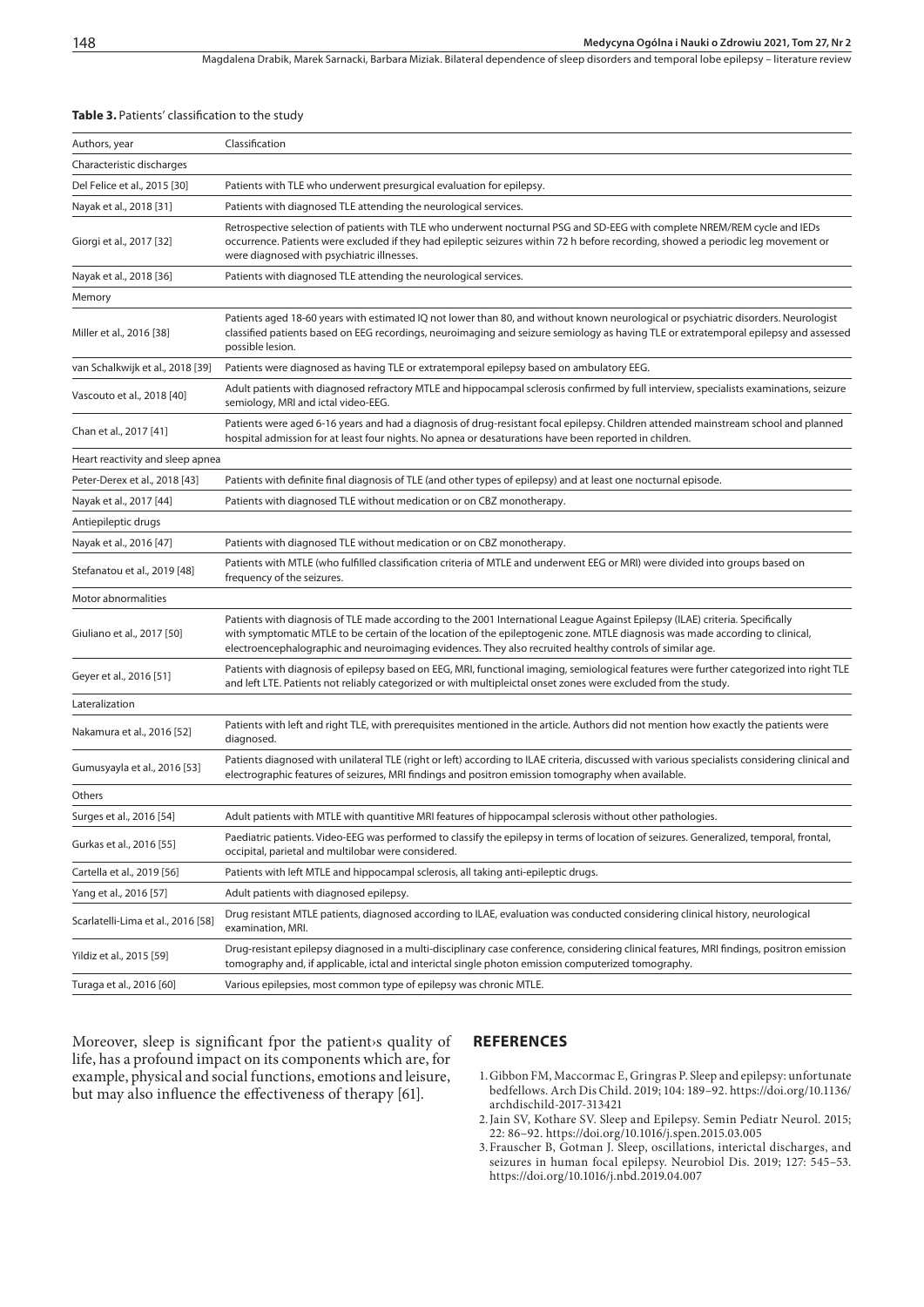- 4.Kataria L, Vaughn BV. Sleep and Epilepsy. Sleep Med Clin. 2016; 11: 25–38. https://doi.org/10.1016/j.jsmc.2015.10.008
- 5.Wang Y-Q, Zhang M-Q, Li R, et al. The Mutual Interaction Between Sleep and Epilepsy on the Neurobiological Basis and Therapy. Curr Neuropharmacol. 2017; 16. https://doi.org/10.2174/157015 9X15666170509101237
- 6.Radzik I, Miziak B, Dudka J, et al. Prospects of epileptogenesis prevention. Pharmacol Rep. 2015; 67: 663–8. https://doi.org/10.1016/j. pharep.2015.01.016
- 7.Brodie MJ, Besag F, Ettinger AB, et al. Epilepsy, antiepileptic drugs, and aggression: An evidence-based review. Pharmacol Rev. 2016; 68: 563–602. https://doi.org/10.1124/pr.115.012021
- 8.Beghi E. The Epidemiology of Epilepsy. Neuroepidemiol. 2020; 54: 185–91. https://doi.org/10.1159/000503831
- 9.Téllez-Zenteno JF, Hernández-Ronquillo L. A Review of the Epidemiology of Temporal Lobe Epilepsy. Epilepsy Res Treat. 2012: 1–5. https://doi.org/10.1155/2012/630853
- 10.Blair RDG. Temporal Lobe Epilepsy Semiology. Epilepsy Res Treat. 2012: 1–10. https://doi.org/10.1155/2012/751510
- 11.Behr C, Lévesque M, Ragsdale D, et al. Lacosamide modulates interictal spiking and high-frequency oscillations in a model of mesial temporal lobe epilepsy. Epilepsy Res. Elsevier BV. 2015; 115: 8–16. https://doi. org/10.1016/j.eplepsyres.2015.05.006
- 12.Yilmazer-Hanke D, O'Loughlin E, Mcdermott K. Contribution of amygdala pathology to comorbid emotional disturbances in temporal lobe epilepsy. J Neurosci Res. 2016; 94: 486–503. https://doi.org/10.1002/ jnr.23689
- 13.Nestler EJ, Hyman SE, Holtzman DM, et al. Molecular Neuropharmacology. A Foundation for Clinical Neuroscience. 3rd edition. McGraw-Hill Education; 2015.
- 14.Nakahara S, Adachi M, Ito H, et al. Hippocampal Pathophysiology: Commonality Shared by Temporal Lobe Epilepsy and Psychiatric Disorders. Neurosci J. 2018; 1–9. https://doi.org/10.1155/2018/4852359
- 15.Miziak, B. Wpływ karbenoksolonu, antagonisty synaps przeciwpadaczkowych w teście drgawek pentetrazolowych u myszy. Medical University of Lublin, Poland; 2016.
- 16.Sheng J, Liu S, Qin H, et al. Drug-Resistant Epilepsy and Surgery. Curr Neuropharmacol. 2018; 16: 17–28. https://doi.org/10.2174/15701 59X15666170504123316
- 17.Barba C, Cossu M, Guerrini R, et al. Temporal lobe epilepsy surgery in children and adults: A multicenter study. Epilepsia. 2021; 62: 128–42. https://doi.org/10.1111/epi.16772
- 18.Engel J, McDermott MP, Wiebe S, et al. Early surgical therapy for drugresistant temporal lobe epilepsy: a randomized trial. JAMA. 2012; 307: 922–30. https://doi.org/10.1001/jama.2012.220
- 19.Sandor S, Delil Ş, Yağcı S, et al. Improved decision-making and psychophysiological responses in mesial temporal lobe epilepsy after anterior temporal lobectomy. Epileptic Disord Int Epilepsy J Videotape, 2018; 20: 517–24. https://doi.org/10.1684/epd.2018.1019
- 20.Bremm FJ, Hendriks MPH, Bien CG et al. Pre- and postoperative verbal memory and executive functioning in frontal versus temporal lobe epilepsy. Epilepsy Behav. 2019; 101: 106538. https://doi.org/10.1016/j. yebeh.2019.106538
- 21.Serafini A, Kuate C, Gelisse P, et al. Sleep before and after temporal lobe epilepsy surgery. Seizure. 2012; 21: 260–5. https://doi.org/10.1016/j. seizure.2012.01.007
- 22.Yaranagula SD, Asranna A, Nagappa M, et al. Sleep profile and Polysomnography in patients with drug-resistant temporal lobe epilepsy (TLE) due to hippocampal sclerosis (HS) and the effect of epilepsy surgery on sleep-a prospective cohort study. Sleep Med. 2021; 80: 176–83. https://doi.org/10.1016/j.sleep.2020.12.016
- 23.McCarter AR, Timm PC, Shepard PW, et al. Obstructive sleep apnea in refractory epilepsy: A pilot study investigating frequency, clinical features, and association with risk of sudden unexpected death in epilepsy. Epilepsia. 2018; 59: 1973–81. https://doi.org/10.1111/ epi.14548
- 24.Garcia J, Wical B, Wical W, et al. Obstructive sleep apnea in children with cerebral palsy and epilepsy. Dev Med Child Neurol. 2016; 58: 1057–62. https://doi.org/10.1111/dmcn.13091
- 25.Pentagna A. Sleep and Epilepsy: A Complex Relationship. J Sleep Dis Ther. 2014; 03: 453–7. https://doi.org/10.4172/2167-0277.1000165
- 26.Grigg-Damberger MM, Foldvary-Schaefer N. Primary Sleep Disorders in People with Epilepsy: Clinical Questions and Answers. Child Adolesc Psychiatr Clin N Am. 2015; 24: 145–76. https://doi.org/10.1016/j. chc.2014.09.001
- 27.Bazil CW. Seizure modulation by sleep and sleep state. Brain Res. 2019; 1703: 13–7. https://doi.org/10.1016/j.brainres.2018.05.003
- 28.Mohan L, Singh J, Singh Y, et al. Association of Interictal Epileptiform Discharges with Sleep and Anti-Epileptic Drugs. Ann Neurosci. 2016; 23: 230–4. https://doi.org/10.1159/000449483
- 29.Legros B, Bazil CW. Effects of antiepileptic drugs on sleep architecture: A pilot study. Sleep Med. 2003; 4: 51–5. https://doi.org/10.1016/s1389- 9457(02)00217-4
- 30.Del Felice A, Storti SF, Manganotti P. Sleep affects cortical source modularity in temporal lobe epilepsy: A high-density EEG study. Clin Neurophysiol Int Federation Clin Neurophysiol. 2015; 126: 1677–83. https://doi.org/10.1016/j.clinph.2014.12.003
- 31.Nayak CS, Mariyappa N, Majumdar KK, et al. NREM Sleep and Antiepileptic Medications Modulate Epileptiform Activity by Altering Cortical Synchrony. Clin EEG Neurosci. 2018; 49: 417–24. https://doi. org/10.1177/1550059417747436
- 32.Giorgi FS, Maestri M, Guida M, et al. Cyclic alternating pattern and interictal epileptiform discharges during morning sleep after sleep deprivation in temporal lobe epilepsy. Epilepsy Beh. 2017; 73: 131–6. https://doi.org/10.1016/j.yebeh.2017.05.005
- 33.de Curtis M, Jefferys JGR, Avoli M. Interictal Epileptiform Discharges in Partial Epilepsy. Jasper's Basic Mechanisms of the Epilepsies. 2013; 213–27. https://doi.org/10.1093/med/9780199746545.003.0017
- 34.Selvitelli MF, Walker LM, Schomer DL, et al. The relationship of interictal epileptiform discharges to clinical epilepsy severity: A study of routine electroencephalograms and review of the literature. J Clin Neurophysiol. 2010; 27: 87–92. https://doi.org/10.1097/ WNP.0b013e3181d64b1e
- 35.Giorgi FS, Guida M, Caciagli L, et al. What is the role for EEG after sleep deprivation in the diagnosis of epilepsy? Issues, controversies, and future directions. Neurosci Biobehav Rev, Elsevier Ltd. 2014; 47: 533–48. https://doi.org/10.1016/j.neubiorev.2014.10.005
- 36.Nayak CS, Mariyappa N, Majumdar KK, et al. Heightened Background Cortical Synchrony in Patients With Epilepsy: EEG Phase Synchrony Analysis During Awake and Sleep Stages Using Novel Ensemble Measure. Clin EEG Neurosci. 2018; 49: 177–86. https://doi. org/10.1177/1550059417696559
- 37.Asadollahi M, Noorbakhsh M, Salehifar V, et al. The Significance of Interictal Spike Frequency in Temporal Lobe Epilepsy. Clin EEG Neurosci. 2020; 51: 180–4. https://doi. org/10.1177/1550059419895138
- 38.Miller LA, Ricci M, van Schalkwijk FJ, et al. Behavioral Neuroscience Determining the Relationship Between Sleep Architecture, Epilepsy Special Issue: Behavioral Neuroscience Of Sleep Determining the Relationship Between Sleep Architecture, Seizure Variables and Memory in Patients With Focal Epile. 2016; 130: 316–24. https://doi. org/10.1037/bne0000127
- 39.van Schalkwijk FJ, Ricci M, Nikpour A, et al. The impact of sleep characteristics and epilepsy variables on memory performance in patients with focal seizures. Epilepsy Behav. 2018; 87: 152–8. https:// doi.org/10.1016/j.yebeh.2018.06.034
- 40.Vascouto HD, Thais MER de O, Osório CM, et al. Is self-report sleepiness associated with cognitive performance in temporal lobe epilepsy? TT – A sonolência auto-relatada está associada ao desempenho cognitivo na epilepsia do lobo temporal? Arq Neuropsiquiatr. 2018; 76: 575–81. https://doi.org/10.1590/0004-282x20180089
- 41.Chan S, Pressler R, Boyd SG, et al. Does sleep benefit memory consolidation in children with focal epilepsy? Epilepsia. 2017; 58: 456–66. https://doi.org/10.1111/epi.13668
- 42.Barot N, Nei M. Autonomic aspects of sudden unexpected death in epilepsy (SUDEP). Clin Autonomic Res. 2019; 29: 151–60. https://doi. org/10.1007/s10286-018-0576-1
- 43.Peter-Derex L, Catenoix H, Bastuji H, et al. Parasomnia versus epilepsy: An affair of the heart? Neurophysiol Clin. 2018; 48: 277–86. https://doi. org/10.1016/j.neucli.2018.08.002
- 44.Nayak CS, Sinha S, Nagappa M, et al. Lack of heart rate variability during sleep-related apnea in patients with temporal lobe epilepsy (TLE)—an indirect marker of SUDEP? Sleep Breath. 2017; 21: 163–72. https://doi. org/10.1007/s11325-016-1453-6
- 45.Shvarts V, Chung S. Epilepsy, Antiseizure Therapy, and Sleep Cycle Parameters. Epilepsy Res Treatment. 2013; 1–8. https://doi. org/10.1155/2013/670682
- 46.Cho YW, Kim DH, Motamedi GK. The effect of levetiracetam monotherapy on subjective sleep quality and objective sleep parameters in patients with epilepsy: Compared with the effect of carbamazepine-CR monotherapy. Seizure, BEA Trading Ltd. 2011; 20: 336–9. https:// doi.org/10.1016/j.seizure.2011.01.006
- 47.Nayak CS, Sinha S, Nagappa M, et al. Effect of carbamazepine on the sleep microstructure of temporal lobe epilepsy patients: a cyclic